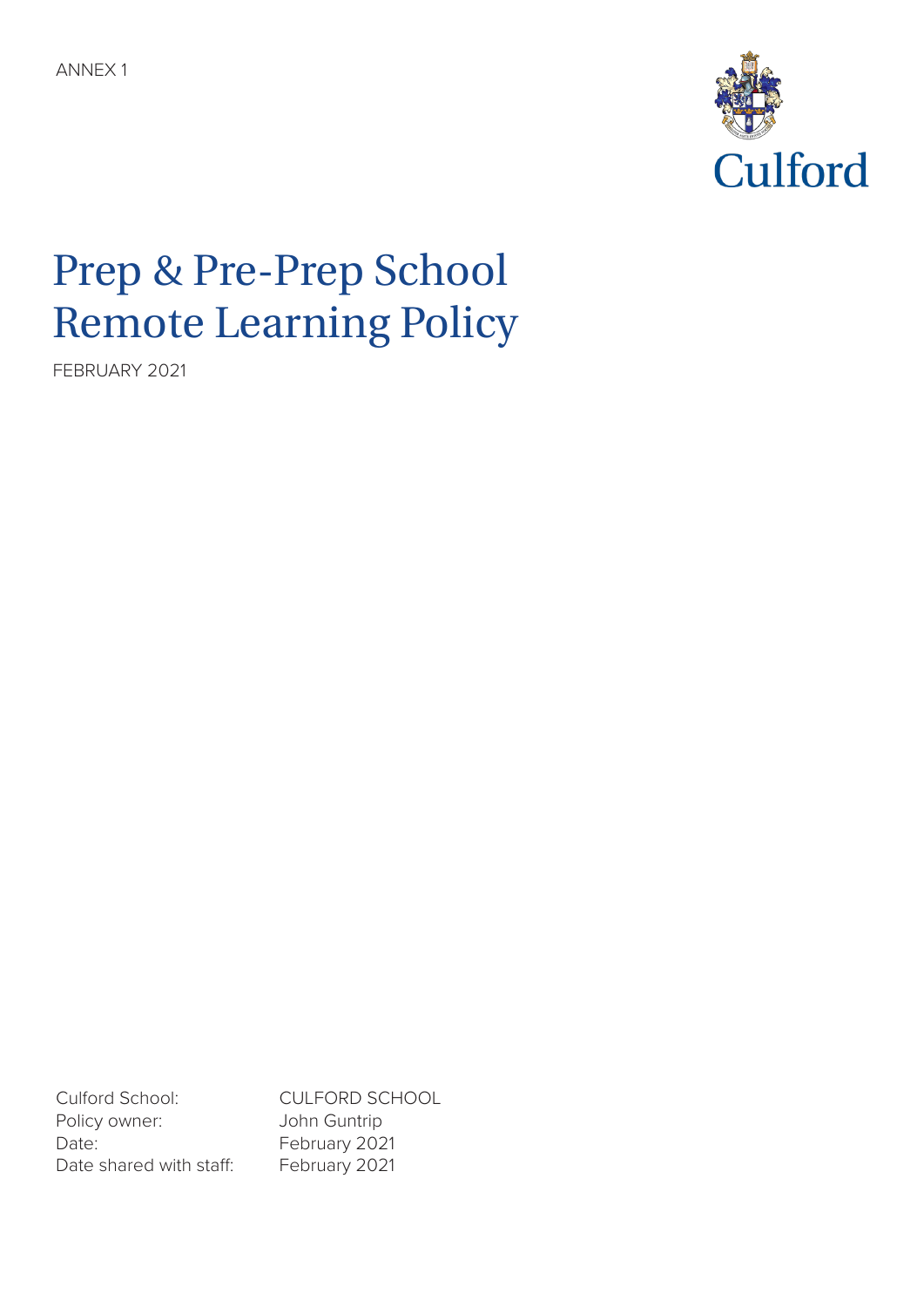

## **Remote Education Provision: Information for Parents**

This information is intended to provide clarity and transparency to pupils and parents or carers about what to expect from remote education where national or local restrictions require entire cohorts (or bubbles) to remain at home.

For details of what to expect where individual pupils are self-isolating, please see the final section of this page.

#### **The remote curriculum: what is taught to pupils at home**

A pupil's first day or two of being educated remotely might look different from our standard approach, while we take all necessary actions to prepare for a longer period of remote teaching.

# **What should my child expect from immediate remote education in the first day or two of pupils being sent home?**

Pupils in the Prep School will follow normal time-tables, and all lessons (with the exception of Drama), instructions and resources or directions to resources will be on Google Classroom. Lessons will be taught with a live interactive element to them via Google Meet.

Pupils in the Pre-Prep have a timetable of live lessons and additional activities with screencastify videos and resources help on Google Classroom (Year 1 & 2) and Tapestry (Reception year).

## **Following the first few days of remote education, will my child be taught broadly the same curriculum as they would if they were in school?**

We teach the same curriculum remotely as we do in school wherever possible and appropriate with some adaptations where required in order to deliver the learning remotely.

#### **Remote Teaching and Study Time Each Day**

#### **How long can I expect work set by the school to take my child each day?**

We expect that remote education (including remote teaching and independent work) will take pupils broadly the following number of hours each day:

| <b>Key Stage 1</b> | Pupils have 3-4 hours of learning each day as well as class meets, story time<br>and individual reading and key word support sessions.                                                         |
|--------------------|------------------------------------------------------------------------------------------------------------------------------------------------------------------------------------------------|
| Key Stage 2 and 3  | Pupils have up to 8 x 40 minute lessons per day, Monday to Friday. They also<br>have a 15 minute daily tutor session every day at 8.30am. Lesson timings<br>follow the normal daily timetable. |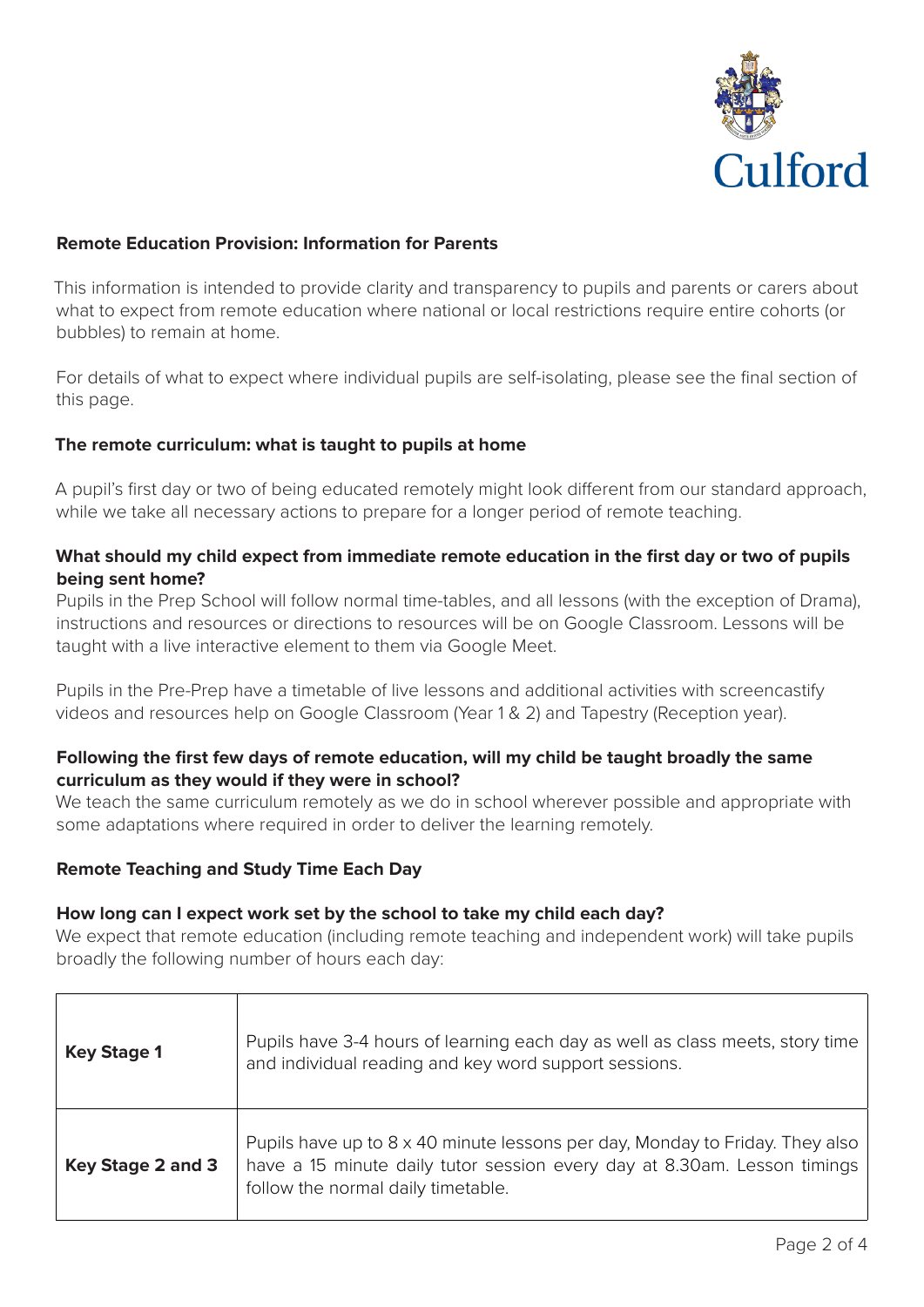

## **Accessing Remote Education**

#### **How will my child access any online remote education you are providing?**

The school uses the Google Suite for Education. All lessons are on Google Classroom – with resources, and instructions. Google Meet is used to deliver all live lessons. Pupils are competent and capable in their use of technology.

## **If my child does not have digital or online access at home, how will you support them to access remote education?**

If a pupil has difficulties accessing Google Classroom, lessons are sent, and work submitted, by email. .

## **How will my child be taught remotely?**

Lessons are taught live via Google Meet. Work is submitted and assessed via Google Classroom (or Tapestry for Reception year). We follow the normal school feedback policy, with some adaptations made for online delivery.

#### **Engagement and Feedback**

# **What are your expectations for my child's engagement and the support that we as parents and carers should provide at home?**

It is expected that pupils register with their tutor at 8.30am every morning, and attend all lessons via Google Meet. If your child's teachers are concerned about your child's engagement with their online learning, they will make direct contact with you.

# **How will you check whether my child is engaging with their work and how will I be informed if there are concerns?**

Guidelines have been drawn up to assist staff with supporting pupils who are not engaging with their work. In the Prep School, we will contact the pupil and form teacher in the first instance and will then contact parents. In the Pre-Prep, we will contact parents directly via phone call or email to discuss concerns.

#### **How will you assess my child's work and progress?**

We assess a pupil's work via Google Classroom - as pupils are expected to submit work via this learning platform. Assessment is on-going and staff will give feedback using a variety of different strategies. Where possible, the school feedback policy is applied to ensure a degree of consistency in how pupils' progress is monitored.

#### **Additional Support for Pupils with Particular Needs**

## **How will you work with me to help my child who needs additional support from adults at home to access remote education?**

We recognise that some pupils, for example some pupils with special educational needs and disabilities (SEND), may not be able to access remote education without support from adults at home. We acknowledge the difficulties this may place on families, and we will work with parents and carers to support those pupils in the following ways: